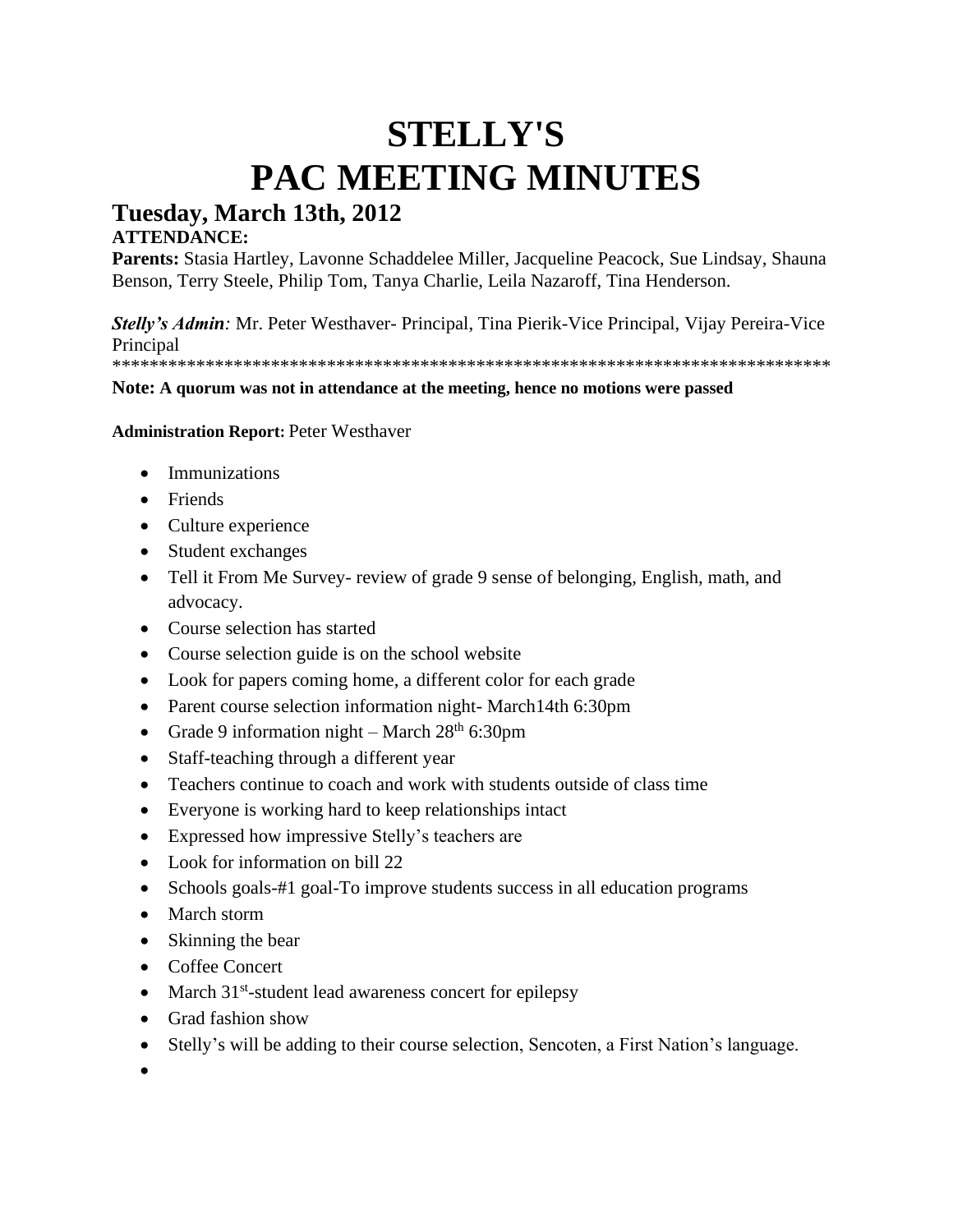**SPC / School Planning Council Rep;** Peter Westhaver (Sharon Denny not in attendance)

- Please stay in touch with teachers
- School Planning Council meeting is postponed
- There are no plans to change the current school plan for next year

**COPACS Rep;** Jacqueline Peacock and Lavonne Bennett are sharing the position.

- Encouraged parents to contact teachers
- COPACS current information and minutes can be found on the web site <http://copacs.sd63.bc.ca/>

**CPF Rep;** Heather Van Campen sends her regrets

- <http://www.cpf.bc.ca/>
- <http://www.cpf.bc.ca/site3/>

# **Report of Officers:**

Secretary: Leila Nazaroff PAC Minutes; November 2011, December 2011 and January 2012 Minutes distributed; reviewed **Note: A quorum was not in attendance at the meeting, hence no motions were passed**

#### **Treasurer's Repor**t; Sue Lindsay

• Report attached

#### **Note: A quorum was not in attendance at the meeting, hence no motions were passed**

#### **Chair Report;** Shauna Benson

- Discussed information to be shared with the incoming grade 9 parents
- Discussed the parent link on the Stelly's web site
- Positions to be filled on the PAC-COPACS rep, SPC rep, and CPF rep
- Look for more information regarding Bill 22 on the parent website

# **Fundraising**

- Fresh Cup donates \$4. Per pound of coffee bought using the Stelly's fundraising account.
- Breakfast club still needs Monday and Wednesday volunteers

# **Funding Requests**

**1) request for weighted anchors for the portable soccer posts that are used for extracurricular activities**

**Note: A quorum was not in attendance at the meeting, hence no motions were passed**

# **Old Business-**

• **Has the date been set for the teacher appreciation luncheon?** Not yet but is expected to be in early May

# **After Grad Committee-** Lavonne Schaddelee Miller